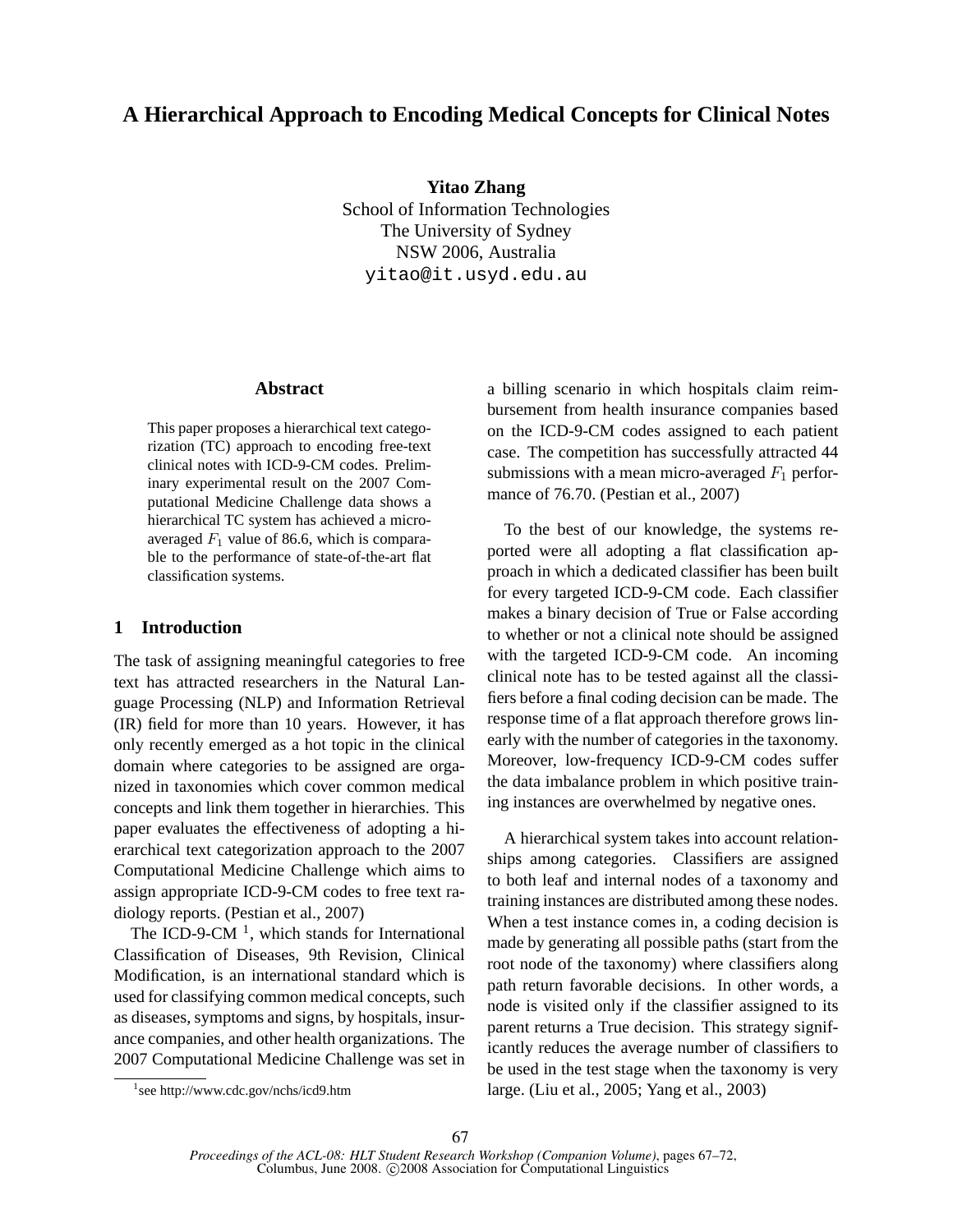## **2 Related Works**

Most top systems in the 2007 Computational Medicine Challenge have benefited from incorporating domain knowledge of free-text clinical notes, such as negation, synonymy, and hypernymy, either as hand-crafted rules in a symbolic approach, or as carefully engineered features in a machinelearning component. (Goldstein et al., 2007; Farkas and Szarvas, 2007; Crammer et al., 2007; Aronson et al., 2007; Patrick et al., 2007)

Aronson et al. (2007) used a variant of National Library of Medicine Medical Text Indexer (MTI) which was originally developed for discovering Medical Subject Headings (MeSH)<sup>2</sup> terms for indexing biomedical citations and articles. The output of MTI was converted into ICD-9-CM codes by applying different approaches of mapping discovered Unified Medical Language System (UMLS)<sup>3</sup> concepts into ICD-9-CM codes, such as using synonym and built-in mapping relations in UMLS Metathesaurus. This approach can easily adapt to any subdomain of the UMLS Metathesaurus since it only requires very little examples for tuning purposes. However, MTI performed slightly behind an SVM system with only bag-of-words features, which suggests the difficulty of optimizing a general purpose system without any statistical learning on the targeted corpus. By stacking MTI, SVM, KNN and a simple pattern matching system together, a final  $F_1$ score of 85 was reported on the official test set.

Farkas and Szarvas (2007) automatically translate definitions of the ICD-9-CM into rules of a symbolic system. Decision tree was then used to model the disagreement between the prediction of the system and the gold-standard annotation of the training data set. This has improved the performance of the system to a  $F_1$  value of 89. Goldstein et al. (2007) also reported that a rule-based system enhanced by negation, synonymy, and uncertainty information, has outperformed machine learning models which only use n-gram features. The rules were manually tuned for every ICD-9-CM code found in the challenge training data set and therefore suffer the scaling up problem.

On the other hand, researchers tried to encode do-

| Total radiology records | 1.954  |
|-------------------------|--------|
| Total tokens            | 51,940 |
| Total ICD-9-Codes       | 45     |
| Total code instances    | 2.423  |

Table 1: Statistics of the data set

main knowledge into machine learning systems by developing more sophisticated feature types. Patrick et al. (2007) developed a variety of new feature types to model human coder's expertise, such as negation and code overlaps. Different combination of feature types were tested for each individual ICD-9-CM code and the best combination was used in the final system. Crammer et al. (2007) also used a rich feature set in their MIRA system which is an online learning algorithm.



Figure 1: Distribution of ICD-9-CM codes in the challenge data set.

### **3 The Corpus**

The corpus used in this study is the official data set of the 2007 Computational Medicine Challenge. The challenge corpus consists of 1,954 radiology reports from the Cincinnati Children's Hospital Medical Center and was divided into a training set with 978 records, and a test set with 976 records. The statistics of the corpus is shown in Table 1.

Each radiology record in the corpus has two sections: 'Clinical History' which is provided by an ordering physician before a radiological procedure, and 'Impression' which is reported by a radiologist after the procedure. A typical radiology report is shown below:

<sup>2</sup> http://www.nlm.nih.gov/mesh/

<sup>3</sup> http://www.nlm.nih.gov/research/umls/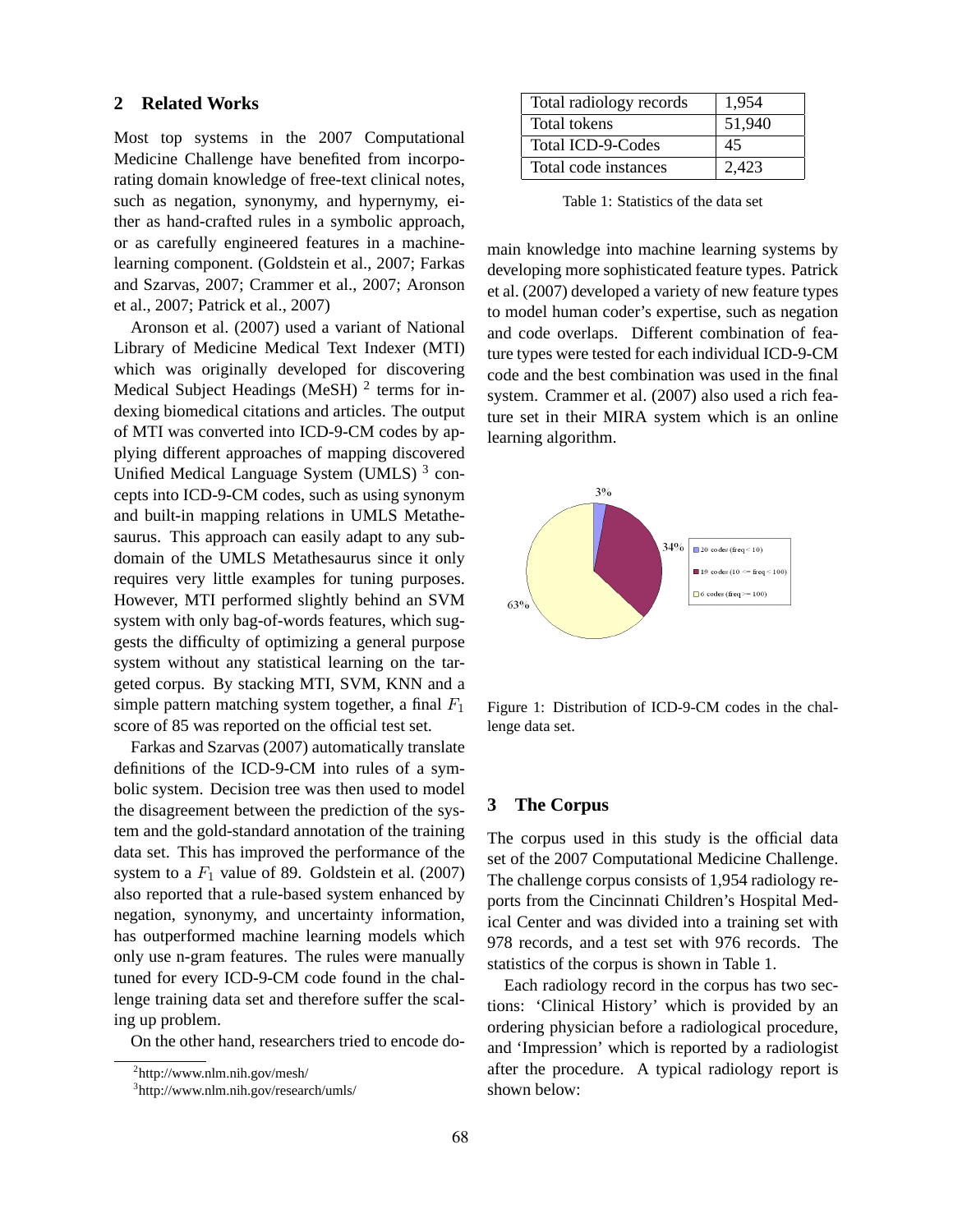

Figure 2: A part of the ICD-9-CM taxonomy: the tree covers symptoms involving respiratory system and other chest symptoms. There are two figures shown in each node: the first figure is the number of positive instances assigned to the current node, and the next figure shows the number of all the instances in its subtree.

#### *Clinical history*

Persistent cough, no fever.

*Impression*

Retained secretions vs atelectasis in the right lower lobe. No infiltrates to support pneumonia

Three different institutions were invited to assign ICD-9-CM codes to the corpus. The majority code with at least two votes from the three annotators was considered as the gold-standard code for the record. Moreover, a clinical record can be assigned with multiple ICD-9-CM codes at a time.

The general guideline of assigning ICD-9-CM codes includes two important rules:

- If there is a definite diagnosis in text, the diagnosis should be coded and all symptom and sign codes should be ignored.
- If the diagnosis is undecided, or there is no diagnosis found, the symptoms and signs should be coded rather than the uncertain diagnosis.

According to the guideline, the above radiology record should be assigned with only a 'Cough' code because 'Atelectasis' and 'Pneumonia' are not certain, and 'Fever' has been negated.

There are 45 ICD-9-CM codes found in the corpus and their distribution is imbalanced. Figure 1 shows a pie chart of three types of the ICD-9-CM codes found in the corpus and their accumulated category frequencies. The 20 low-frequency (less than 10 occurrences) codes account for only 3% of the total code occurrence in the challenge data set. There are 19 codes with a frequency between 10 and 100 and altogether they account for 34% total code occurrence. Finally, the most frequent six codes account for over 60% of total code instances.

## **4 Hierarchical Text Categorization Framework**

In a hierarchical text categorization system, categories are linked together and classifiers are assigned to each node in the taxonomy. In the training stage, instances are distributed to their corresponding nodes. For instance, Figure 2 shows a populated subtree of ICD-9-CM code '786' which covers concepts involving respiratory system and other chest symptoms. Nodes in grey box such as 786.2 and 786.5 are among 45 gold-standard codes found in the challenge data set. Nodes in white box such as 786 and 786.0 are internal nodes which have non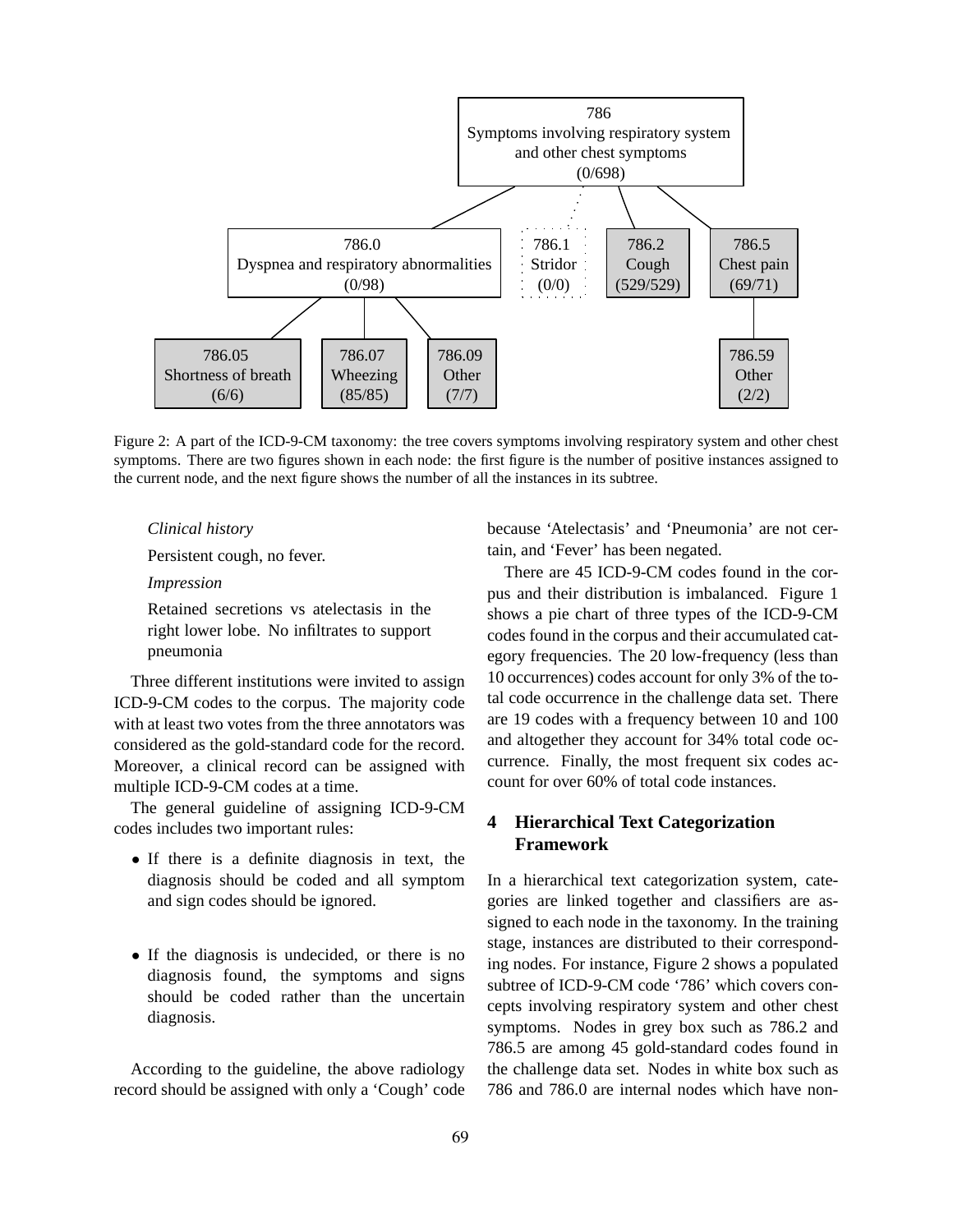empty subtrees. For instance, the numbers (0, 698) of '786' suggest that the node is assigned with zero instances for training while there are 698 positive instances assigned to nodes in its subtree. The node '786.1' is in dotted box because there is no instance assigned to it, nor any of its subtrees. In the experiment, all nodes (such as '786.1') with empty instance in its subtree were removed from the training and testing stage.

When training a classifier for a node A in the tree, all the instances in the subtree rooted in the parent of A become the only source of training instances. For instance, code '786.0' in Figure 2 uses all the 698 instances rooted in node '786' as the full training data set. The 98 instances rooted in node '786.0' itself are the positive instances while the remaining 600 instances in the tree as the negative ones. This hierarchical approach of distributing training instances can reduce the size of training data set for most classifiers and minimize the data imbalance problem for low-frequency codes in the taxonomy.

In the test stage, the system starts from the root of the ICD-9-CM taxonomy and evaluates an incoming clinical note against classifiers assigned to its children nodes. The system will then visit every child node which returns a positive classification result. The process repeats recursively until a possible path ends by reaching a node that returns a negative classification result. This strategy enables the sytem to assign multiple codes to a clinical note by visiting different paths in the ICD-9-CM taxonomy simultaneously.

## **5 Methods and Experiments**

## **5.1 Experiment Settings**

In this study, Support Vector Machines (SVM) was used for both flat and hierarchical text categorization. The LibSVM (Chang and Lin, 2001) package was used with a linear kernel.

#### **5.1.1 Hierarchical TC**

A tree of ICD-9-CM taxonomy was constructed by enquiring the UMLS Metathesaurus. During each iteration of 10-fold cross-validation experiment, the training instances were assigned to the ICD-9-CM tree and all nodes assigned with zero training instance in its subtree were removed from the tree. This ended with an ICD-9-CM tree with around 100 nodes for each training and test iteration.

Nodes in the tree were uniquely identified by their concept id (CUI) found in the UMLS Metathesaurus. However, two ICD-9-CM codes ('599.0' and 'V13.02') were found to share the same CUI in the UMLS Metathesaurus. As a result, 44 unique UMLS CUIs were used as the gold-standard codes in the experiment for the original 45 ICD-9-CM codes.

In the test stage, the hierarchical system returns the terminal nodes of the predicted path. Moreover, if the terminal ends in an internal code which is not one of the 44 gold-standard UMLS CUI found in the training corpus, the system should ignore the whole path.

## **5.1.2 Flat TC**

In a flat text categorization setting, 44 classifiers were created for each UMLS Metathesaurus CUI found in the corpus. Each classifier makes a binary decision of 'Yes' or 'No' to a clinical record according to whether or not it should be assigned with the current code.

#### **5.2 Preprocessing**

The corpus was first submitted to the GENIA tagger (Tsuruoka et al., 2005) for part-of-speech tagging and shallow syntactic analysis. The result was used by the negation finding module and all the identified negated terms were removed from the corpus. The cleaned text was used by the MetaMap (Aronson, 2001) for identifying possible medical concepts in text. The MetaMap software is configured to return only concepts of ICD-9-CM and SNOMED CT which is another comprehensive medical ontology widely used for mapping concepts in free-text clinical notes.

#### **5.3 Evaluation**

The main evaluation metric used in the experiment is the micro-averaged  $F_1$  which is defined as the harmonic mean between Precision and Recall:

$$
F_1 = \frac{2 \times Precision \times Recall}{Precision + Recall}
$$

where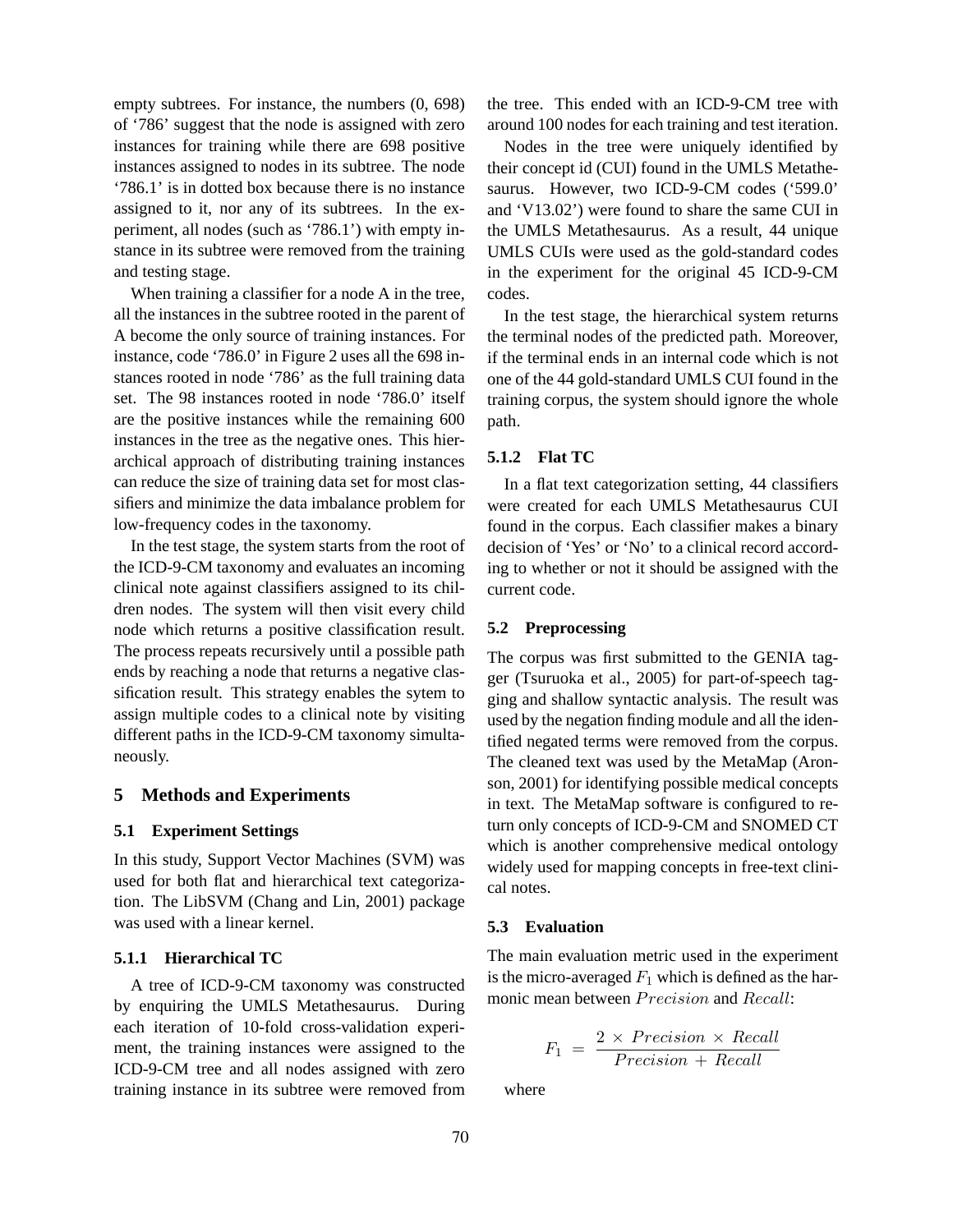$$
Precision = \frac{\sum_{i} TP(Code_{i})}{\sum_{i} TP(Code_{i}) + \sum_{i} FP(Code_{i})}
$$

$$
Recall = \frac{\sum_{i} TP(Code_{i})}{\sum_{i} TP(Code_{i}) + \sum_{i} FN(Code_{i})}
$$

In the above equation,  $TP(Code_i)$ ,  $FP(Code_i)$ , and  $FN(Code_i)$  are the numbers of true positives, false positives, and false negatvies for the ith code. The micro-averaged  $F_1$  considers every single coding decision equally important and is therefore dominant by the performance on frequent codes in data. Moreover, a hierarchical micro-averaged  $F_1^{(hierarchical)}$  $i<sub>1</sub>$ <sup>(*inerarchical*) is also introduced by adding all an-</sup> cestors of the current gold-standard code into calculation. The  $F_1^{(hierarchical)}$  $_1^{(nierarchical)}$  value helps to evaluate how accurate a system predicts in terms of the goldstandard path in the ICD-9-CM tree.

## **5.4 Features**

The feature set is descibed in Table 2.

• Bag-of-words

Both unigram (F1) and bigram (F2) were used.

• Negation and Bag-of-concepts

An algorithm similar to NegEx (Chapman et al., 2001) was used to find negations in text. A small set of 35 negation keywords, such as 'no', 'without', and 'no further', was compiled to trigger the finding of the negated phrases in text based on the shallow syntactic analysis returned by GENIA tagger. After removing negated phrases in text, MetaMap was used to find medical concepts in text as new features in a bag-of-concepts manner (F3 and F4).

Different combination of feature types (F5, F6, and F7) were also used in the experiment. Information gain was used to rank the features and the feature cut-off threshold was set to 4, 000.

## **6 Result and Discussion**

The 10-fold cross-validation technique was used in the experiments. The 1,954 radiology reports were randomly divided into ten folds. In each iteration of the experiment, one fold of data was used as the test set and the other nine folds as the training set.

The experimental results are shown in Table 2. The flat TC system has achieved higher  $F_1$  scores than a hierarchical TC system in all experimental settings. However, paired t-test suggests the differences are not statistically significant at a ( $p < 0.05$ ) level in most cases. This suggests the potential of adopting a hierarchical TC approach in the task. The effectiveness of the system is not sacrificed while the system now has the potential to scale up to much larger problems.

Similarly, the hierarchical TC system has better  $F_1^{hierarchical}$ *hiterarchical* scores than the flat TC system while this difference is still not statistically significant at a  $(p \lt 0.05)$  level in most cases. This is partly due to the current strategy of not allowing unknown ICD-9-CM codes to be assigned in the system. As a result, many originally predicted internal nodes were removed in a hierarchical TC system.

Both the flat and hierarchical systems using bagof-words feature set F1 have achieved a  $F_1$  score above 0.85. Adding bigram features into F2 has shown minimum impact on the performance of both systems. Using a bag-of-concepts strategy in F3 and F4 has lowered the performance of the system. However, adding F3 and F4 into bag-of-words feature set has improved the performance of both systems. Finally, the best performance were reported on using feature set F5 which combines unigram and ICD-9-CM concepts returned by MetaMap software on the preprocessed text where negated terms were removed.

## **7 Conclusion and Future Work**

Compared to a flat classification approach, a hierarchical framework is able to exploit relationships among categories to be assigned and easily adapts to much larger text categorization problems where real-time response is needed. This study has proposed a hierarchical text categorization approach to the task of encoding clinical notes with ICD-9-CM codes. The preliminary experiment shows that a hierarchical text categorization system has achieved a performance comparable to other state-of-the-art flat classification systems.

Future work includes developing more sophisticated features, such as synonym and phrase-level paraphrasing and entailment, to encode the knowl-